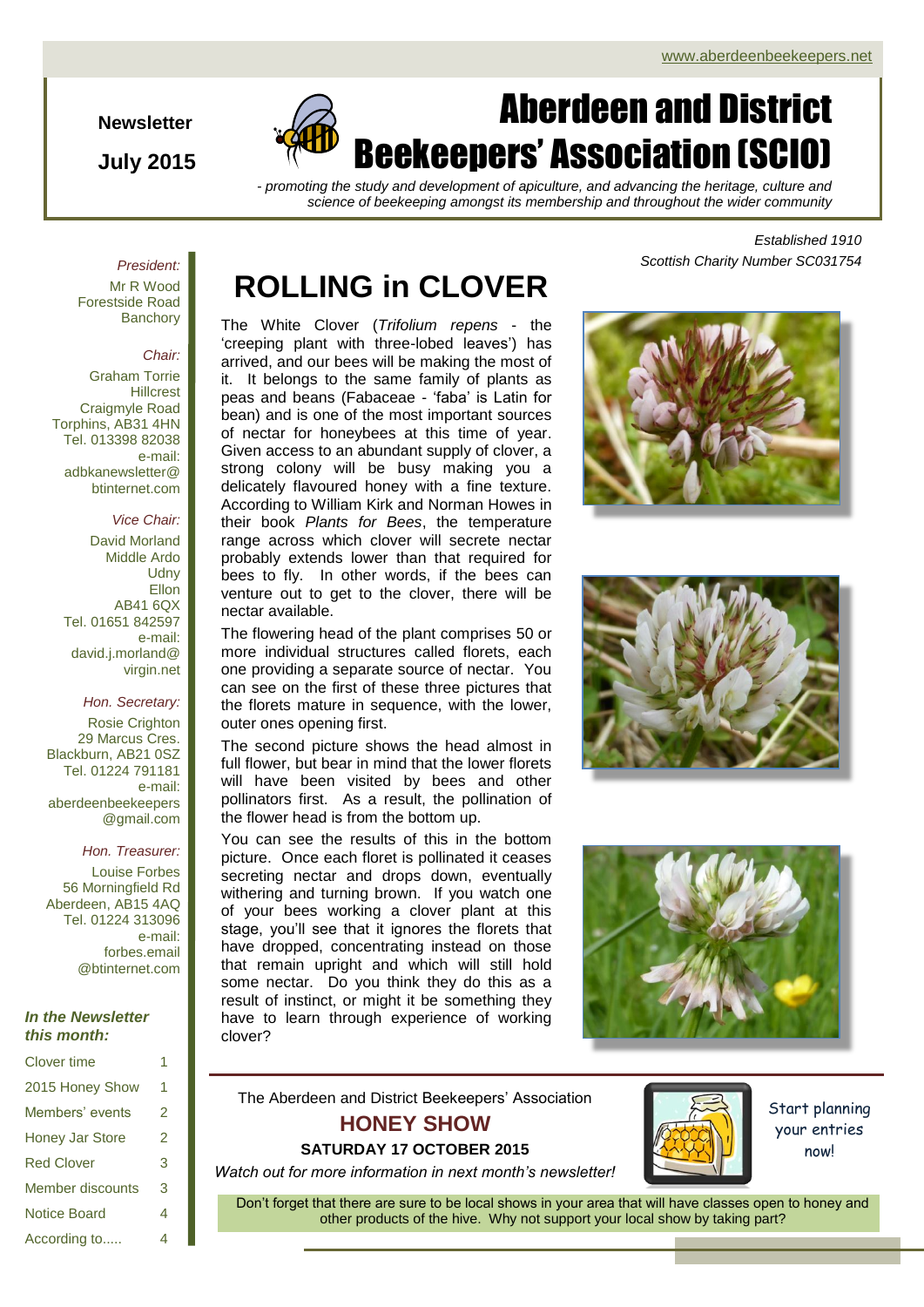Members' Events

**Members' Events** 

# Page 2 of 4 ADBKA Newsletter

## **APIARY DEMONSTRATION with Les Webster**

Sunday 19 July at 2pm

*Kinnoir, adjacent to Croft of Bridges, AB54 7YR (Coming from Huntly on the A97, turn left at signpost indicating Kinnoir 1½ miles. Look out for sign indicating apiary demonstration. Park in the field)*

## **HEATHER SITE VISIT with MURRAY MCGREGOR**

Saturday 15 August at 1pm

*- venue to be announced*

## **TURRIFF SHOW**

#### Sunday 2 and Monday 3 August

*Competition for honey, wax, etc. Also candle rolling, observation hive and honey for sale.*

*For more information contact Rosie Crighton - see front page for contact details*

## **APIARY DEMONSTRATION**

*Varroa* **treatment, feeding and preparing for winter**

Sunday 30 August at 2pm Association apiary, Crathes Castle, Banchory, AB31 5QJ

### **"YOUR HONEY OR YOUR LIFE!"**



ADBKA's very own Ned Kelly takes honey extraction to the extreme.

**Are you good at hard sums?** Louise, who has been looking after our books for more than three years, needs to recharge the batteries in her calculator. This means that ADBKA is looking for a member with book-keeping or accountancy experience to take on the role of Honorary Treasurer.

Our association can only function through the goodwill and hard work of those members who give up their time to help keep the show on the road.

If you can lend a hand by helping to keep our financial matters in order, please contact Graham Torrie on 013398 82038.

To make a prairie it takes a clover and one bee,— One clover, and a bee, And revery. The revery alone will do If bees are few. *Emily Dickinson*

Sorry. In last month's newsletter we published contact telephone numbers for the ADBKA committee members, but got Ian Douglas' wrong. Ian is based in Westhill and can be contacted on 01224 741 851.

## **Visit the ADBKA Honey Jar Store for:**

Ragus Candy Apistan (10 strips, sufficient for 5 hives) < Ambrosia Syrup Honey Jars and Lids Mesh Floors – National size (wire only) Hessian Squares for smoker fuel



*Free loan of:* Honey extractors Mini-melters Heather honey press Wax extractor Wax foundation press Approximately half a mile along Laurel Drive, turn into Laurel Place on your right - it's a semi-circle so take the second entrance into this street. Now turn left into Laurel Avenue. Danestone Market Garden is signposted, on the left, about 100 yards along.

**Danestone Market Garden AB22 8AJ**

You may be asked to show your ADBKA membership card when you visit the store, so remember to take it along

*For the loan items, a returnable £10 deposit is required, with the maximum length of loan being two weeks. As other members may be waiting to borrow extractors, etc. these must be returned on time and in a clean condition.*

The store is open between 6.30pm and 8pm on Wednesday evenings and at other times by arrangement with Sandy Gordon (Tel: 01224 484540)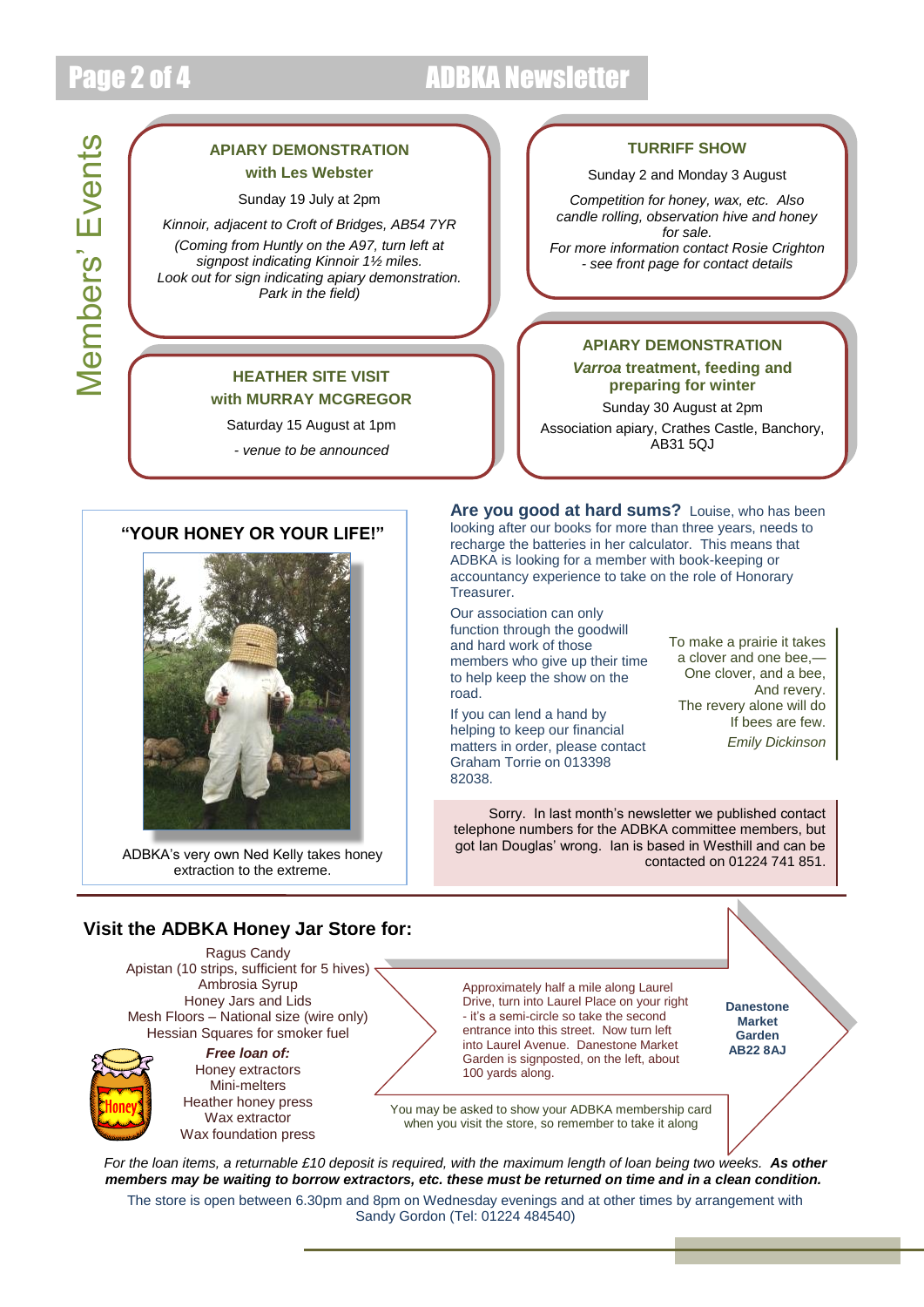# Page 3 of 4 ADBKA Newslette

This is also the time of year that Red Clover comes into flower. Its Latin name is *Trifolium pratense*, which means 'the three-lobed-leaf plant of the meadow'.

Unlike White Clover, this is not such a significant plant for honeybees, even though it does provide abundant helpings of nectar. However, much to the frustration of the honeybees, their tongues are

too short to reach the nectar at the bottom of these longer flower tubes, while long-tongued bees, like the rust-coloured common carder bee, will take their fill.

Bees are sometimes classified as belonging to short- or long-tongued groups or 'guilds'.

In exceptional conditions, the florets of Red Clover will become so full of nectar that even short-tongued bees will be able to reach it. All it takes is for the tip of the tube formed by the bee's mouthparts to dip into the nectar, which then rises through capillary action.

Horticulturists at Washington State University are developing a system of mechanical pollination for fruit trees. Cherry Horticulturist, Matthew Whiting, said, "We're doing it for yield security and resilience to colony collapse disorder".

In tests, an electrostatic sprayer was used to make two applications of pollen at three different rates. Trees were netted to keep bees out, and pollen was sprayed when 50 percent and 90 percent of the flowers were open.

Evaluations targeted pollen viability of three sweet cherry pollen genotypes and developed a formulation that would suspend pollen in solution, move through the sprayer without clogging, and maintain pollen viability long enough to stick to the flower stigmas and fertilize the ovules.

According to Matthew Whiting, "We're envisioning a scenario down the road when there will be no need for pollinators and no hiring and production of bees."

*Should we cheer or cry?*

Read the full story a[t http://www.beeculture.com/catch-the](http://www.beeculture.com/catch-the-buzz-mechanical-pollination-of-apples-and-cherries-a-game-changing-reality/?utm_source=Catch+The+Buzz&utm_campaign=a9056448d3-Catch_The_Buzz_4_29_2015&utm_medium=email&utm_term=0_0272f190ab-a9056448d3-256255705)[buzz-mechanical-pollination-of-apples-and-cherries-a-game](http://www.beeculture.com/catch-the-buzz-mechanical-pollination-of-apples-and-cherries-a-game-changing-reality/?utm_source=Catch+The+Buzz&utm_campaign=a9056448d3-Catch_The_Buzz_4_29_2015&utm_medium=email&utm_term=0_0272f190ab-a9056448d3-256255705)[changing-](http://www.beeculture.com/catch-the-buzz-mechanical-pollination-of-apples-and-cherries-a-game-changing-reality/?utm_source=Catch+The+Buzz&utm_campaign=a9056448d3-Catch_The_Buzz_4_29_2015&utm_medium=email&utm_term=0_0272f190ab-a9056448d3-256255705)

[reality/?utm\\_source=Catch+The+Buzz&utm\\_campaign=a905](http://www.beeculture.com/catch-the-buzz-mechanical-pollination-of-apples-and-cherries-a-game-changing-reality/?utm_source=Catch+The+Buzz&utm_campaign=a9056448d3-Catch_The_Buzz_4_29_2015&utm_medium=email&utm_term=0_0272f190ab-a9056448d3-256255705) [6448d3-](http://www.beeculture.com/catch-the-buzz-mechanical-pollination-of-apples-and-cherries-a-game-changing-reality/?utm_source=Catch+The+Buzz&utm_campaign=a9056448d3-Catch_The_Buzz_4_29_2015&utm_medium=email&utm_term=0_0272f190ab-a9056448d3-256255705)

[Catch\\_The\\_Buzz\\_4\\_29\\_2015&utm\\_medium=email&utm\\_term](http://www.beeculture.com/catch-the-buzz-mechanical-pollination-of-apples-and-cherries-a-game-changing-reality/?utm_source=Catch+The+Buzz&utm_campaign=a9056448d3-Catch_The_Buzz_4_29_2015&utm_medium=email&utm_term=0_0272f190ab-a9056448d3-256255705) [=0\\_0272f190ab-a9056448d3-256255705](http://www.beeculture.com/catch-the-buzz-mechanical-pollination-of-apples-and-cherries-a-game-changing-reality/?utm_source=Catch+The+Buzz&utm_campaign=a9056448d3-Catch_The_Buzz_4_29_2015&utm_medium=email&utm_term=0_0272f190ab-a9056448d3-256255705)



The fourth annual **Vita Photo Competition** is now open for entries to anyone with an interest in beekeeping or honeybees.

Winners' photographs will appear in the 2016 Vita (Europe) Ltd Calendar and they will each receive a copy of the limited edition calendar.

There will also be a cash prize plus beekeeping products for the best as judged by an international panel of beekeeping journalists and suppliers.

The Closing date for the Photo competition is 18 October 2015. For details, see [http://www.vita](http://www.vita-europe.com/news/2015-vita-international-honeybee-and-beekeeping-photo-competition/)[europe.com/news/2015-vita-international](http://www.vita-europe.com/news/2015-vita-international-honeybee-and-beekeeping-photo-competition/)[honeybee-and-beekeeping-photo](http://www.vita-europe.com/news/2015-vita-international-honeybee-and-beekeeping-photo-competition/)[competition/](http://www.vita-europe.com/news/2015-vita-international-honeybee-and-beekeeping-photo-competition/)

I am writing to introduce myself to you as **the new NE Area Representative** of the Scottish Beekeepers' Association (SBA).

I have been asked to represent your association (Area Beekeeper Associations: ABAs) and my role is summed up as follows:

- Represent the interests and concerns of the ABAs to the SBA board
- Report to the board and to the membership on ABA activity
- Report to the ABAs on the work and decisions of the board
- Assist in disseminating information from the SBA to the ABAs and encourage ABAs to be involved in information gathering on behalf of the SBA.

Kind Regards

Neil Mathieson SBA NE Area Representative 11 Fife Street **Banff** Aberdeenshire AB45 1JB Tel: 07714 208040

# BBwear **DISCOUNTED CLOTHING OFFER** for **ADBKA MEMBERS**

In order to get the 20% discount, you will need to contact BBwear directly, by email at [sales@bbwear.co.uk](mailto:sales@bbwear.co.uk) or by phone on 01872 562731, and place your order. You'll also need to ask the ADBKA Chair or Secretary (see contact details on the front page) to email BBwear to confirm that you are a member of the association. Your order will then be processed.

You can see the range of clothing on offer at<http://www.bbwear.co.uk/> or you can request a catalogue by calling the above number.

*Please note that you will not get the discount if you place your order online via BBwear's website, and discounts cannot be refunded after the order has been placed through the website.*

(Free gloves are not included with the full suits, however, a 50% discount is offered on washable leather gloves or spats.)